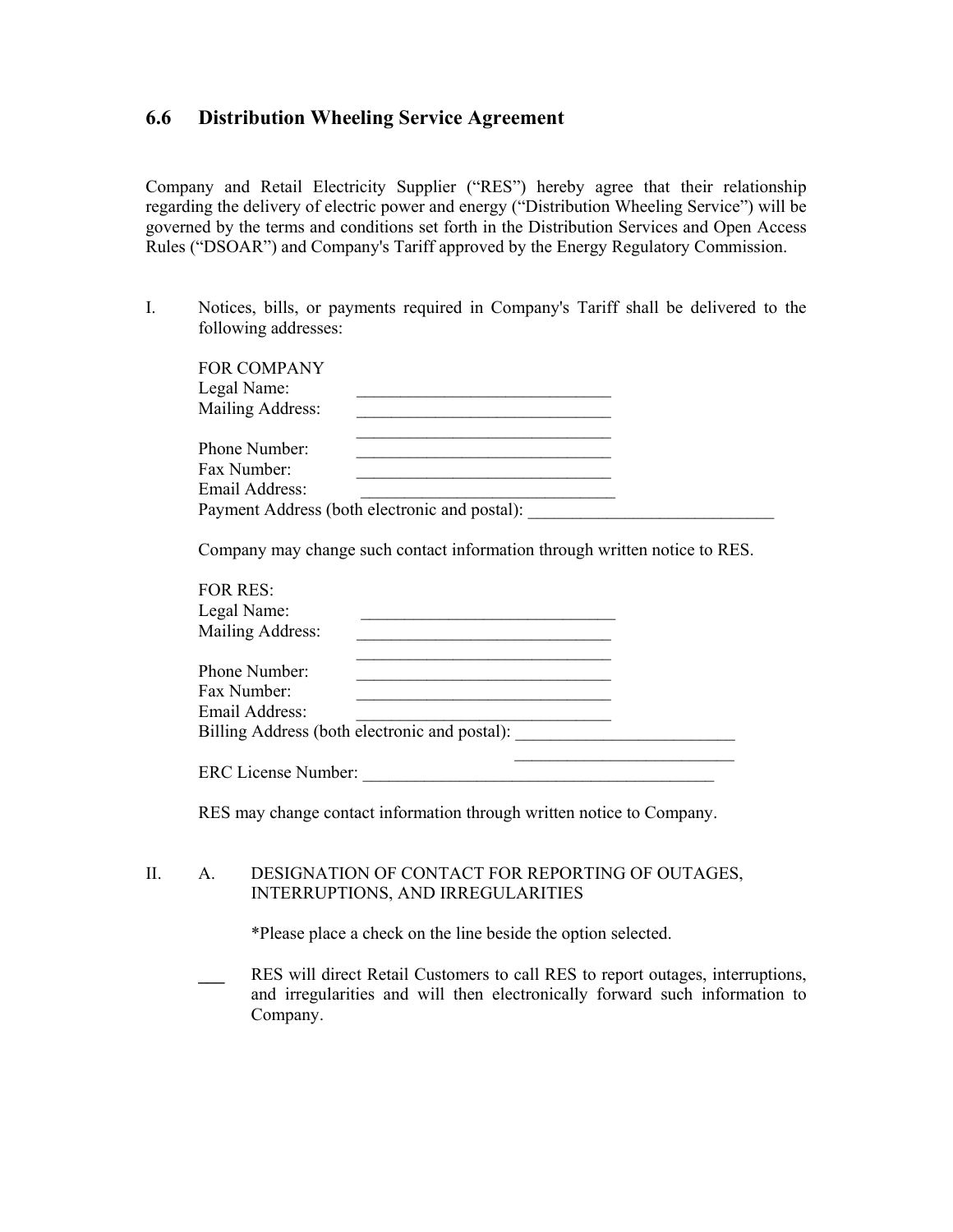RES will direct Retail Customers to call RES to report outages, interruptions, and irregularities and will then forward such calls to Company at the following telephone number:

(insert number)

RES will direct Retail Customers to directly call or contact Company to report outages, interruptions, and irregularities. RES will provide Retail Customer with the following Company supplied telephone number for purposes of such reporting:

(insert number)

#### B. DESIGNATION OF CONTACT FOR MAKING SERVICE REQUESTS

\*Please place a check on the line beside the option selected.

- RES will direct Retail Customers to call RES to make service requests and will then electronically forward such information to Company.
- RES will direct Retail Customers to call RES to make service requests and will then forward such calls to Company at the following telephone number:

(insert number)

RES will direct Retail Customers to directly call or contact Company to make service requests. RES will provide Retail Customer with the following Company supplied telephone number for purposes of making such requests.

(insert number)

### III. TERM

This Agreement shall commence upon the date of execution by both Parties (the "Effective Date") and shall terminate upon mutual agreement of the Parties or upon the earlier of the date (a) RES informs the Company that it is no longer operating as a RES in Company's service territory; (b) a new Delivery Service Agreement between the Parties hereto becomes effective; or (c) RES is no longer certified by the Commission as a retail electric provider in Company's franchised service area.

Termination of this Agreement, for any reason, shall not relieve Company or RES of any obligation accrued or accruing prior to such termination.

IV. This Agreement may be executed in two or more counterparts, each of which is deemed an original but all constitute one and the same instrument.